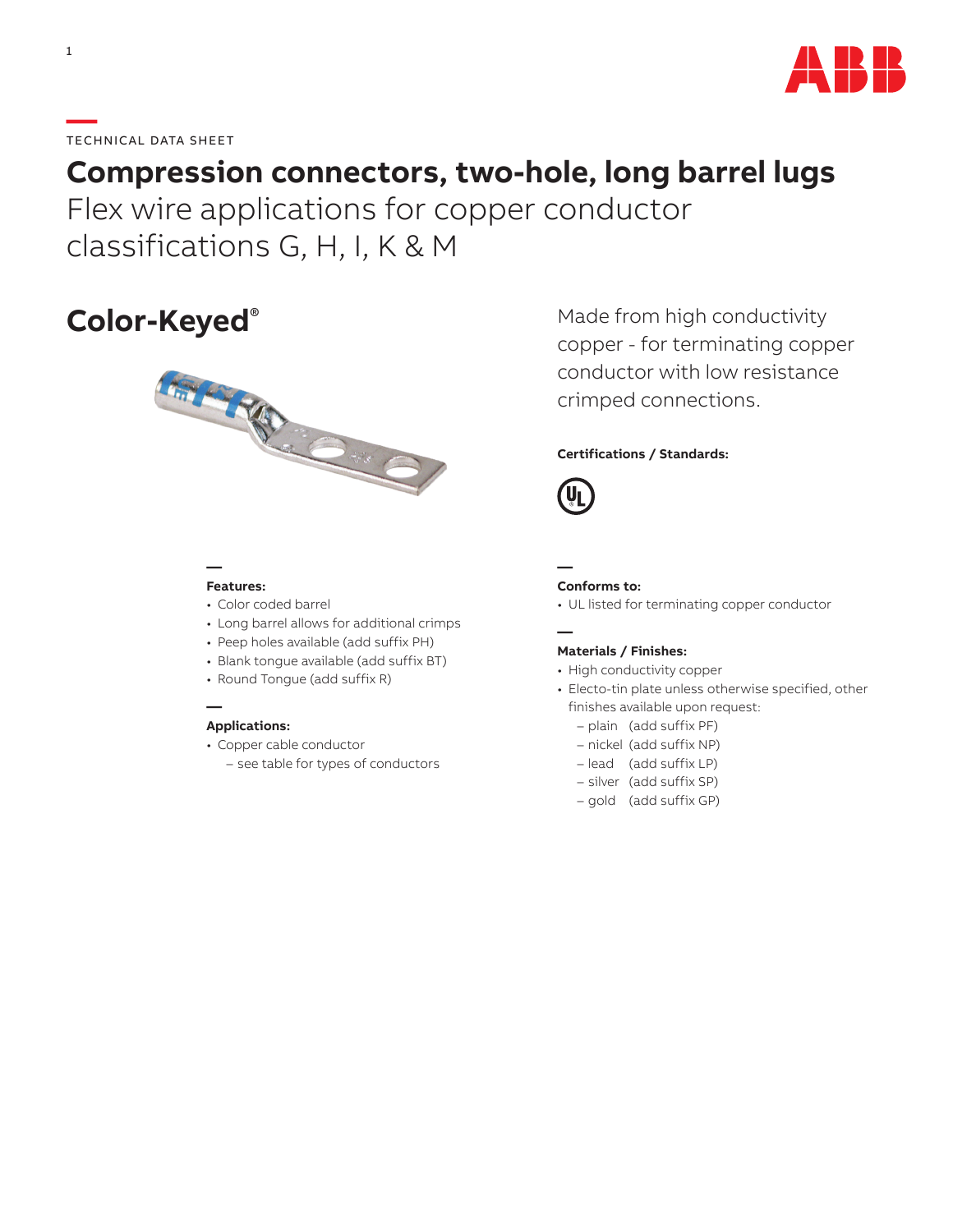**—**

### **Conductor types**

• Die halves are sold separately.

- All 6TON-series die halves referenced in the table below require the indenter: 6TONXSS.
- All 155-series die halves referenced in the table below require the indenter: 15500XSS.
- All 156-series die halves referenced in the table below require indenter: 15600X.

• TBM15-series tools require adapter: 15500-TB to crimp with the 155-series dies.

| <b>Product selection</b>  |                          |            |           |                            |                  |                             |                     |                             |                            |                                                                  |                                                                           |                                    |                    |  |
|---------------------------|--------------------------|------------|-----------|----------------------------|------------------|-----------------------------|---------------------|-----------------------------|----------------------------|------------------------------------------------------------------|---------------------------------------------------------------------------|------------------------------------|--------------------|--|
| Part no:                  | <b>Die</b><br>color code | Die        |           | Flex<br>(24 AWG)           | <b>Class G</b>   | <b>Class H</b>              |                     |                             | <b>Conductor size</b>      |                                                                  |                                                                           | Crimp tool                         | Strip<br>length    |  |
|                           |                          |            | Navy      |                            |                  |                             | Class I<br>(24 AWG) | <b>Class K</b><br>(30 AWG)  | <b>Class M</b><br>(34 AWG) | <b>ТВМ6Н</b><br><b>TBM6PCR-LI</b><br>TBM62CR-LI<br>TBM62UNICR-LI | TBM12PCR-LI<br><b>TBM14M</b><br>TBM14CR-LI<br><b>TBM151</b><br>TBM15CR-LI | <b>TBM151</b><br>13100A TBM15CR-LI |                    |  |
|                           |                          |            |           |                            |                  |                             |                     |                             |                            |                                                                  |                                                                           | Die half                           |                    |  |
| 54850BE                   |                          |            |           | 8                          | 8                | 8                           |                     | 8                           |                            |                                                                  |                                                                           |                                    |                    |  |
| 54851BE                   | Red                      | 21X        | 23        | (37/24)                    | $(49$ STR)       | (133 STR)                   |                     | $(168$ STR)                 |                            | 6TON21X                                                          | 15520XSS                                                                  | 15520XSS                           |                    |  |
| 256-30695-1157            |                          |            |           |                            |                  |                             |                     |                             |                            |                                                                  |                                                                           |                                    |                    |  |
| 256-30695-1158<br>54852BE | Blue                     | 24X        | 30        | 6<br>(61/24)               | 5                | 5                           | 5<br>(84 STR)       | 5<br>(336 STR)              |                            | 6TON24X                                                          | 15522XSS                                                                  | 15522XSS                           | $^{3}/_{4}$        |  |
| 256-30695-1225            |                          |            |           |                            | $(49$ STR)       | (133 STR)                   |                     |                             |                            |                                                                  |                                                                           |                                    |                    |  |
| 54854BE                   |                          |            |           |                            |                  |                             |                     |                             |                            |                                                                  |                                                                           |                                    |                    |  |
| 256-30695-1246            | Grey                     |            | 29X 40-50 | 5                          | 4                | $\overline{4}$<br>(133 STR) | 4<br>$(105$ STR)    | $\overline{4}$              |                            | 6TON29X                                                          | 15527XSS                                                                  | 15527XSS                           |                    |  |
| 256-30695-1159            |                          |            |           | (91/24)                    | $(49$ STR)       |                             |                     | (420 STR)                   |                            |                                                                  |                                                                           |                                    |                    |  |
| 256-30695-1300            |                          |            |           |                            |                  |                             |                     |                             |                            |                                                                  |                                                                           |                                    |                    |  |
| 54855BE                   |                          | 33X        | 60        | 3<br>(125/24)              | 3<br>$(49$ STR)  | 3<br>(133 STR)              | 3<br>(133 STR)      | 3<br>(532 STR)              | 3<br>(1323 STR)            | 6TON33X                                                          | 15528XSS                                                                  | 15528XSS                           | $\frac{7}{8}$ "    |  |
| 54856BE                   | Brown                    |            |           |                            |                  |                             |                     |                             |                            |                                                                  |                                                                           |                                    |                    |  |
| 256-30695-1160            |                          |            |           |                            |                  |                             |                     |                             |                            |                                                                  |                                                                           |                                    |                    |  |
| 54811BE                   |                          |            |           |                            |                  |                             |                     |                             |                            |                                                                  |                                                                           |                                    |                    |  |
| 54809BE                   |                          |            |           | $\overline{c}$<br>(150/24) |                  | $\overline{c}$<br>(133 STR) | 2<br>$(161$ STR)    | $\overline{c}$<br>(665 STR) | 2<br>(1666 STR)            | 6TON37X                                                          | 15513XSS                                                                  | 15513XSS                           |                    |  |
| 54812BE                   | Green                    | 37X        | 75        |                            | 2<br>$(49$ STR)  |                             |                     |                             |                            |                                                                  |                                                                           |                                    |                    |  |
| 54858BE                   |                          |            |           | $\overline{c}$<br>(175/24) |                  |                             |                     |                             |                            |                                                                  |                                                                           |                                    |                    |  |
| 54857BE<br>54859BE        |                          |            |           |                            |                  |                             |                     |                             |                            |                                                                  |                                                                           |                                    |                    |  |
| 54813BE                   |                          |            |           |                            |                  |                             |                     |                             |                            |                                                                  |                                                                           |                                    |                    |  |
| 54860BE                   | Pink                     | 42X        | 100       | 1<br>(225/24)              | 1<br>(133 STR)   | 1<br>(133 STR)              | 1<br>(210 STR)      | 1<br>(836 STR)              | 2<br>(2107 STR)            | 6TON42X                                                          | 15508XSS                                                                  | 15508XSS                           | 1"                 |  |
| 256-30695-1162            |                          |            |           |                            |                  |                             |                     |                             |                            |                                                                  |                                                                           |                                    |                    |  |
| 54814BE                   |                          |            |           |                            |                  |                             |                     |                             |                            |                                                                  |                                                                           |                                    |                    |  |
| 256-30695-1299            |                          |            |           | 1/0                        | 1/0              | 1/0                         | 1/0                 | 1/0                         | 1/0                        |                                                                  |                                                                           |                                    |                    |  |
| 256-30695-1116            | Black                    | 45X        | 125       | (275/24)                   | $(133$ STR)      | $(259$ STR)                 | (266 STR)           | $(1064$ STR)                | (2646 STR)                 | 6TON45X                                                          | 15526XSS                                                                  | 15526XSS                           |                    |  |
| 54862BE                   |                          |            |           |                            |                  |                             |                     |                             |                            |                                                                  |                                                                           |                                    |                    |  |
| 54815BE                   |                          |            |           |                            |                  |                             |                     |                             |                            |                                                                  |                                                                           |                                    |                    |  |
| 54816BE                   | Orange                   | 50X        | 150       | 2/0<br>(325/24)            | 2/0<br>(133 STR) | 2/0<br>$(259$ STR)          | 2/0<br>(342 STR)    | 2/0<br>(1323 STR)           | 2/0<br>(3325 STR)          | 6TON50XSS                                                        | 15530XSS                                                                  | 15530XSS                           | $1^{1/s}$          |  |
| 54864BE                   |                          |            |           |                            |                  |                             |                     |                             |                            |                                                                  |                                                                           |                                    |                    |  |
| 54817BE                   |                          |            |           |                            |                  |                             |                     |                             |                            |                                                                  |                                                                           |                                    |                    |  |
| 256-30695-1117            | Purple                   | 54X        | 200       | 3/0                        | 3/0              | 3/0                         | 3/0                 | 3/0                         | 3/0                        | 6TON54XSS                                                        | 15511XSS                                                                  | 15511XSS                           | 1 <sup>5</sup> /16 |  |
| 54818BE                   |                          |            |           | (450/24)                   | (133 STR)        | (427 STR)                   | (418 STR)           | (1666 STR)                  | (4256 STR)                 |                                                                  |                                                                           |                                    |                    |  |
| 54866BE<br>256-30695-1245 |                          |            |           |                            |                  |                             |                     |                             |                            |                                                                  |                                                                           |                                    |                    |  |
| 54868BE                   | Yellow                   | 62X        |           | 4/0<br>(550/24)            | 4/0<br>(133 STR) | 4/0<br>$(259$ STR)          | 4/0<br>(532 STR)    | 4/0<br>(2107 STR)           | 4/0<br>(5320 STR)          | 6TON62XSS                                                        | 15510XSS                                                                  | 15510XSS<br>15662X                 | $1\frac{9}{16}$    |  |
| 54819BE                   |                          |            |           | <b>262 MCM</b>             | <b>250 MCM</b>   | 250                         | 250                 | 250                         |                            |                                                                  |                                                                           | 15534XSS                           |                    |  |
| 54870BE                   | White                    | 66X        | 300       | (650/24)                   | (259 STR)        | (427 STR)                   | (637 STR)           | (2499 STR)                  | —                          | 6TON66XSS                                                        | 15534XSS                                                                  | 15666X                             | $1\frac{3}{4}$ "   |  |
| 54822BE                   |                          |            |           |                            | 300 MCM          |                             | 300                 |                             |                            |                                                                  |                                                                           |                                    |                    |  |
| 54821BE                   | <b>Blue</b>              | 76X        | 400       | 313 MCM                    | $(259$ STR)      | 300                         | (735 STR)           | 300                         |                            |                                                                  | 15512XSS                                                                  | 15512XSS                           | $1\frac{7}{8}$     |  |
|                           |                          |            |           | (775/24)                   | 350 MCM          | (427 STR)                   | 350                 | (2989 STR)                  |                            |                                                                  |                                                                           | 15676X                             |                    |  |
| 54874BE<br>54823BE        |                          |            |           |                            | $(259$ STR)      |                             | (855 STR)           |                             |                            |                                                                  |                                                                           |                                    |                    |  |
| 256-30695-1119            | <b>Brown</b>             | 87X        |           | 373 MCM                    | <b>400 MCM</b>   | 400                         | 400                 | 350                         | .                          |                                                                  | 15506XSS                                                                  | 15506XSS                           | $2^{3}/8"$         |  |
| 54876BE                   |                          |            |           | (925/24)                   | (259 STR)        | (427 STR)                   | (980 STR)           | (3458 STR)                  |                            |                                                                  |                                                                           | 15687X                             |                    |  |
| 54824BE                   |                          |            |           | 444 MCM                    |                  |                             | 450                 | 450                         |                            |                                                                  |                                                                           | 15536XSS                           |                    |  |
| 54878BE                   | Green                    | 94X        |           | (1100/24)                  |                  |                             |                     | (1127 STR) (4522 STR)       |                            |                                                                  | 15536XSS                                                                  | 15611X                             | $2^{1}/s$ "        |  |
|                           |                          |            |           | 535 MCM                    |                  |                             |                     |                             |                            |                                                                  |                                                                           |                                    |                    |  |
| 54879BE                   | Pink                     | 99X        |           | (1325/24)                  |                  |                             |                     |                             |                            |                                                                  |                                                                           | 15605X                             | $2^{1/4}$ "        |  |
|                           |                          |            |           |                            | <b>500 MCM</b>   | 500                         | 500<br>(1125 STR)   | 500                         |                            |                                                                  |                                                                           |                                    |                    |  |
| 54880BE                   |                          |            |           |                            | $(259$ STR)      | (427) STR)                  | 600                 | (5054 STR)                  |                            |                                                                  |                                                                           |                                    | $2^{7}/16"$        |  |
|                           |                          | Black 106X |           |                            |                  |                             | $(1480$ STR)        |                             |                            |                                                                  |                                                                           | 15615X                             |                    |  |
| 58884BE                   |                          |            |           | 646 MCM<br>(1600/24)       |                  |                             |                     |                             |                            |                                                                  |                                                                           |                                    |                    |  |
|                           |                          |            |           | 646 MCM                    |                  |                             | 750                 |                             |                            |                                                                  |                                                                           |                                    | $2^{11}/16$ "      |  |
| 58826BE                   | Yellow 115X              |            |           | (1600/24)                  |                  |                             | $(1850$ STR)        |                             |                            | -                                                                |                                                                           | 15604X                             |                    |  |

Note: Product must be installed in accordance with applicable national and local electrical codes. • Suffix "SS" for 6TON AND 15500 type dies denotes stainless steel.

• Suffix part number with "PH" denotes part with inspection hole (peep hole), example: 54814BEPH.<br>• Suffix part number with "BT" denotes blank tongue, example: 54814BEBT. See chart (Bolt hole) for recommended maximum diame